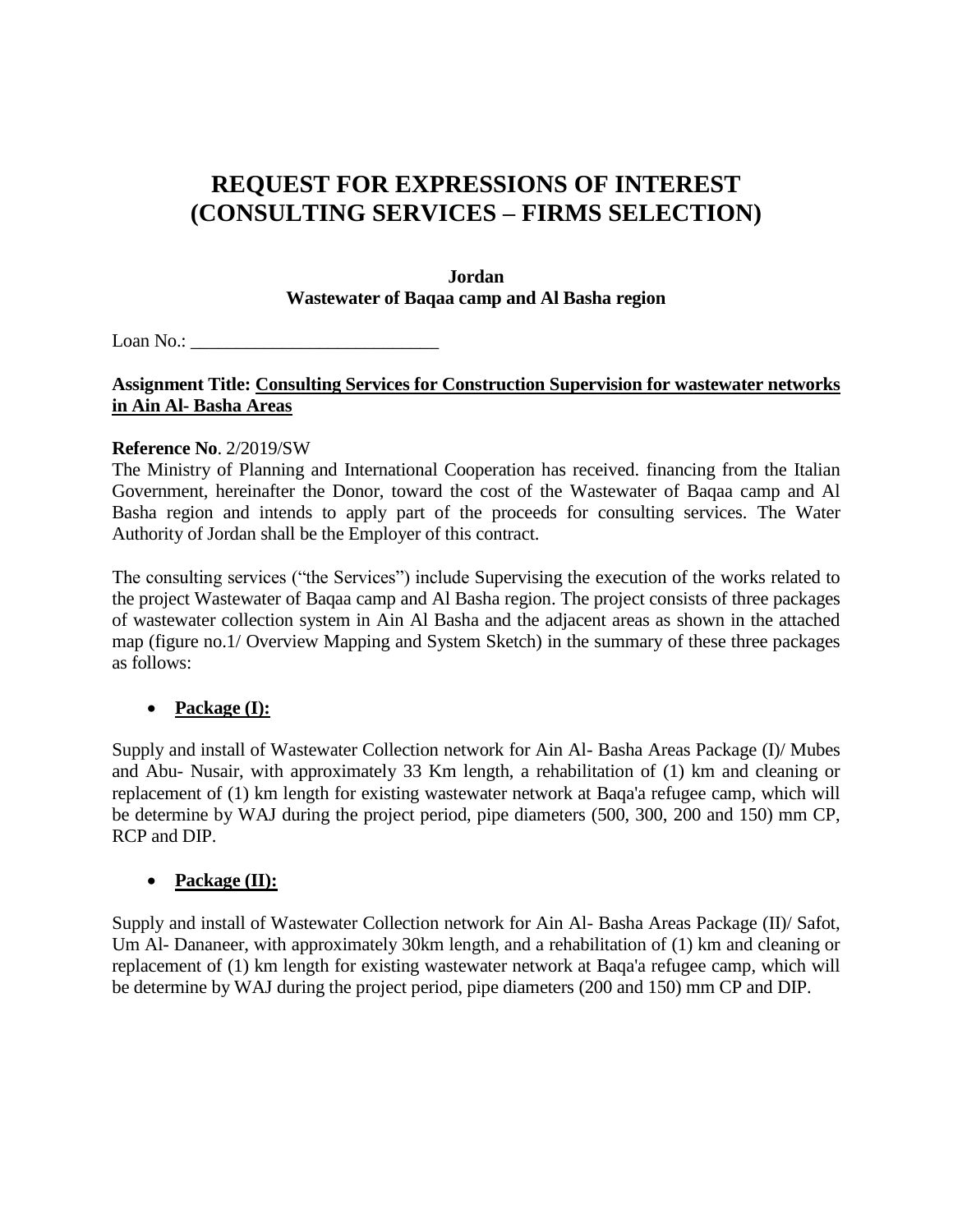## **Package (III):**

Supply and install of Wastewater Collection network for Ain Al- Basha Areas Package (III)/ Qaqesh, Al- Kharsha, with approximately 24 KM length, and a rehabilitation of (1) km and cleaning or replacement of (1) km length for existing wastewater network at Baqa'a refugee camp, which will be determine by WAJ during the project period , pipe diameters (200 and 150) mm CP and DIP.

Detailed TOR shall be attached to the RFP.

The estimated duration of the contract is 18 months.

The maximum available budget for the contract is 600,000 Euro.

The Water Authority of Jordan now invites eligible consulting firms ("Consultants") to indicate their interest in providing the Services. Interested Consultants should provide information demonstrating that they have the required qualifications and relevant experience to perform the Services. The shortlisting criteria are: the candidates/bidders must prove:

1. Economic and financial standing: the total turnover of the candidates/bidders in the last three years in the same field of the bid must be at least equivalent to the maximum budget of the contract; firms that have been established for less than three years may prove their economic and financial standing with any document which the contracting authority may deem appropriate.

2. Professional and technical capacity: candidates/bidders shall provide a full record of the activities performed during the last three years; firms that have been established for less than three years may prove their professional and technical capacity with any document which the contracting authority may deem appropriate. Consultants shall be qualified for the Services according to their National law. Key Experts will not be evaluated at the shortlisting stage.

The attention of interested Consultants is drawn to Section III, paragraphs, 3.14, 3.16, and 3.17 of the World Bank's "Procurement Regulations for IPF Borrowers" July 2016 ("Procurement Regulations"), setting forth the World Bank's policy on conflict of interest.

Consultants may associate with other firms to enhance their qualifications, but should indicate clearly whether the association is in the form of a joint venture and/or a sub-consultancy. In the case of a joint venture, all the partners in the joint venture shall be jointly and severally liable for the entire contract, if selected. Subcontract is allowed only to eligible Consultants upon authorization of the Employer and the Donor up to 30 % of the total contract amount. Contract assignment to third parties shall not be allowed.

A Consultant will be selected in accordance with the Quality and Cost based selection method set out in the Procurement Regulations.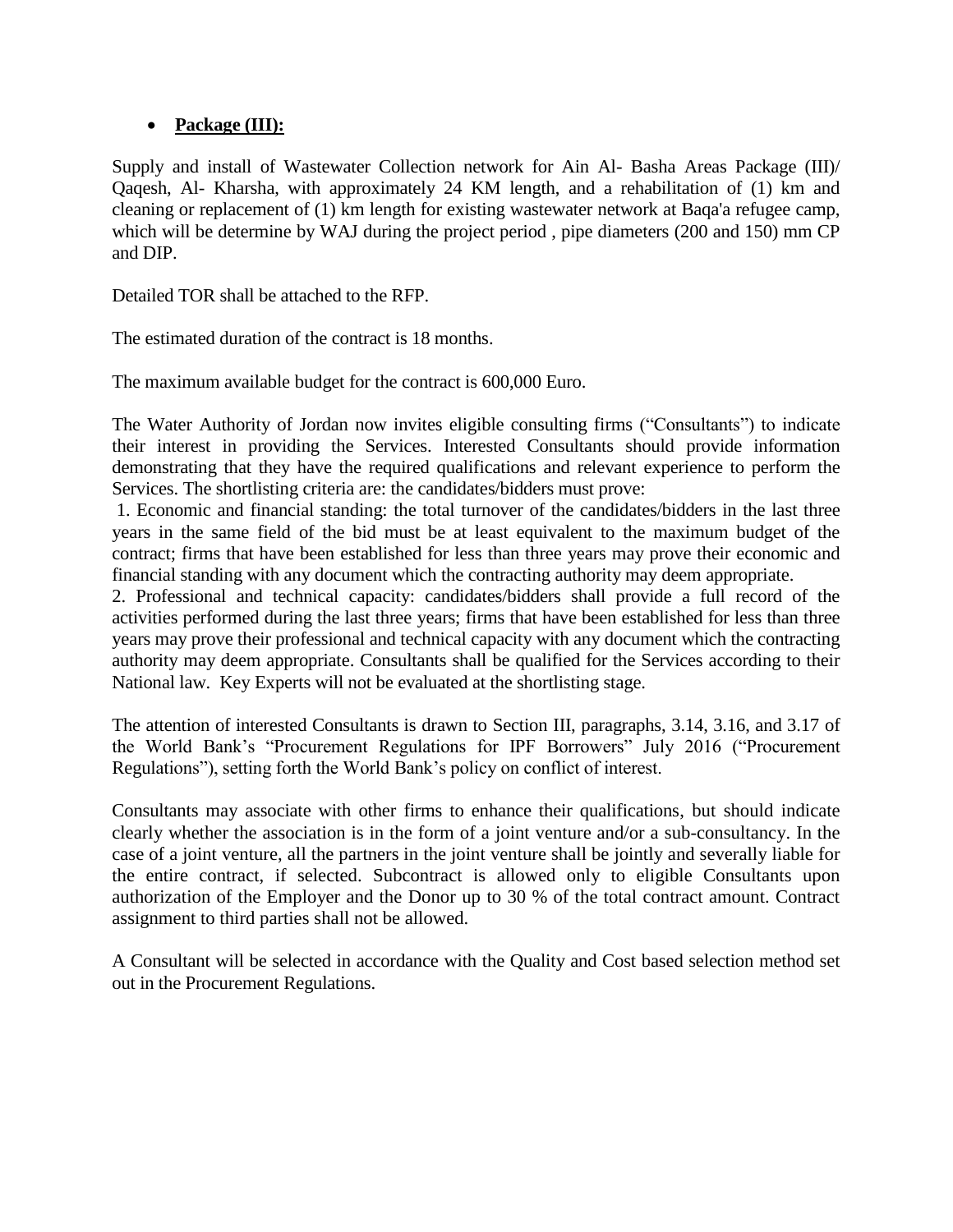Tenders should be submitted in sealed envelopes, delivered to the address in the tender document before **22/2/2019 at 12:00 hours** (Submission Deadline).

**The Water Authority of Jordan WAJ Tender Department / Sixth Floor Shemisani PO Box 5012 Amman 11181 Jordan E-mail: [najwa\\_orabee@mwi.gov.jo](mailto:najwa_orabee@mwi.gov.jo)**